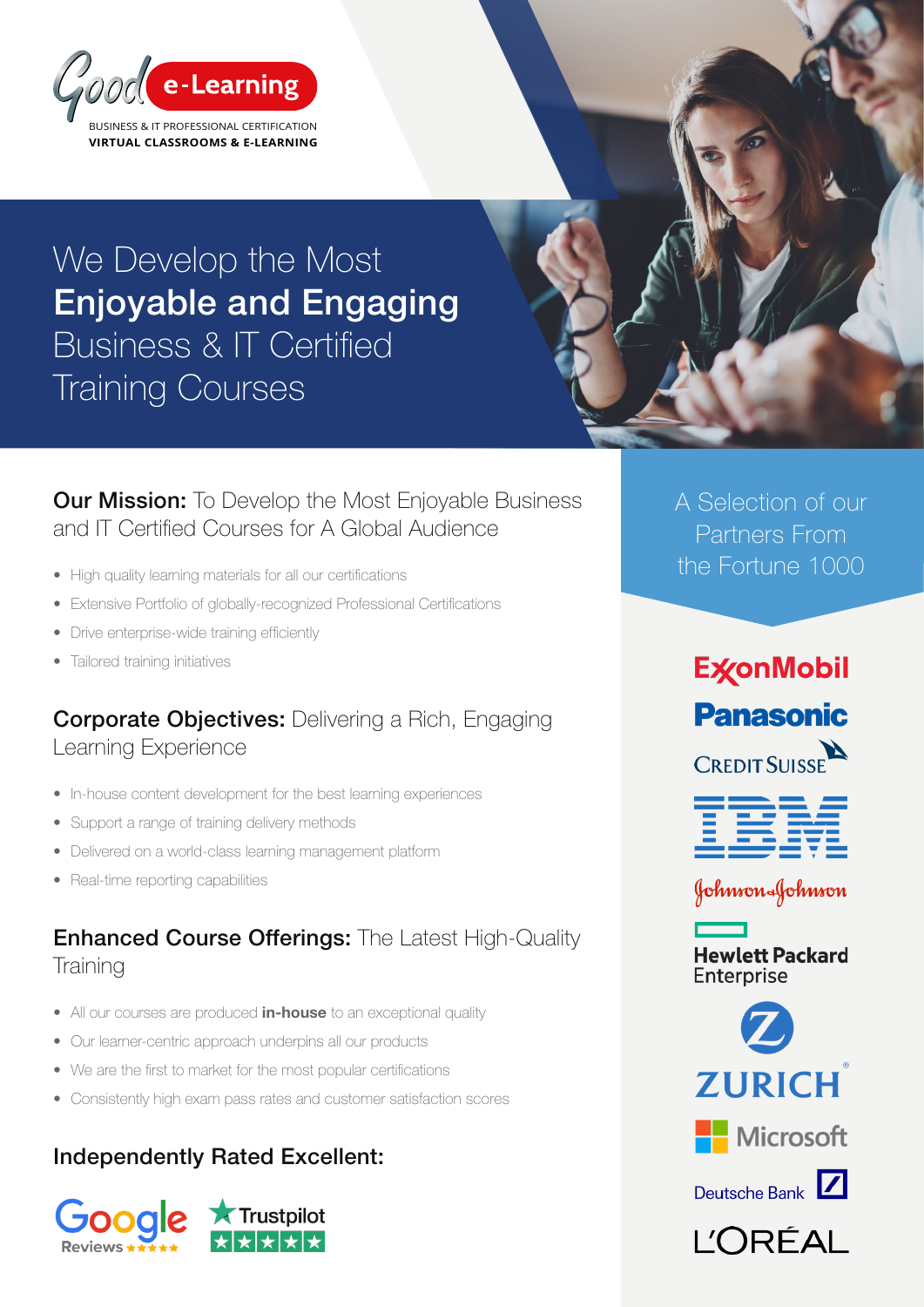# 80 Industry-Recognized Certifications in Key Domains



## Good e-Learning Compared to the Competition

The World's Most Enjoyable and Engaging Learning Experiences

#### Case Studies & Scenarios Course Guide Content (theory videos) Presenter Videos Knowledge Checks Comprehension Checks Pre-Course Assessment <del>派</del> │ 24/7 Course Support │ │ ● │ │ │ Audio Book Closed Captions Expert Tutor Support M Reflective Practice A V Practice Exams  $\bigoplus$  Exam Takeaways **E** | Glossary & Transcripts | **Self-Assessments** Diagram Pack 国  $\overline{\mathbf{Q}}$  $\blacksquare$  $\mathbf{\Omega}$ 挂 网  $\checkmark$ ର୍ i **O**<sub>a</sub> | Gamification 7.

Standard e-Learning: Good e-Learning Offers so Much More: